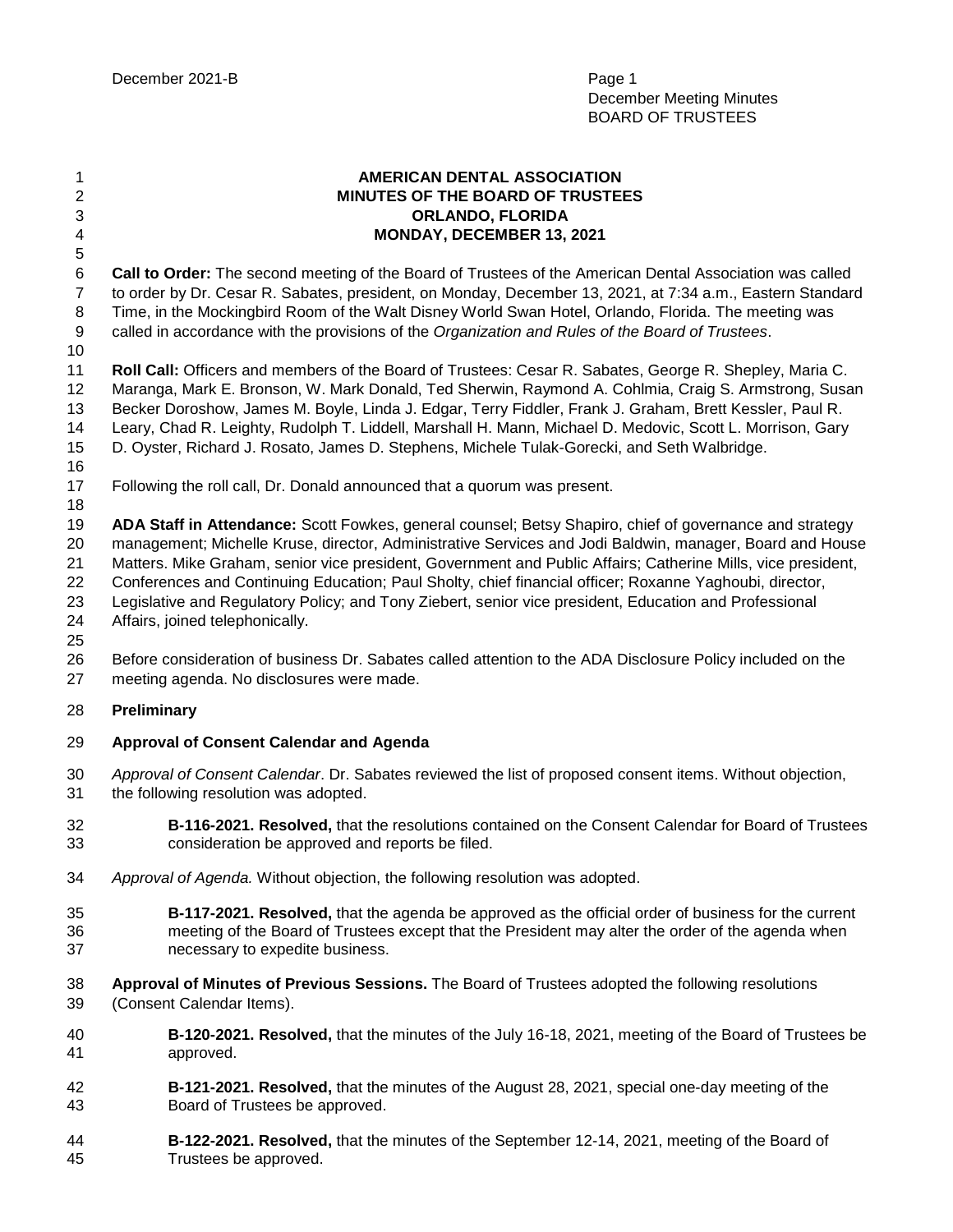December Meeting Minutes BOARD OF TRUSTEES

 **B-123-2021. Resolved,** that the minutes of the October 17, 2021, New Board of Trustees meeting be approved.

 **B-124-2021. Resolved,** that the minutes of the November 5, 2021, Special Confidential Telephonic meeting of the Board of Trustees be approved.

 **Report on Mail Ballot Actions.** In accordance with the *Organization and Rules of the Board of Trustees,* the following mail ballot actions are reported in the minutes of the next regular meeting of the Board of Trustees. Both mail ballots were unanimously adopted (consent calendar item).

- *Mail Ballot No. 1—Confidential Report, Nomination for ADA Distinguished Service Award*
- **B-34-2021. Resolved,** that the following *Board Rules* be suspended:
- 10 Board Rule relating to the number of Distinguished Service Award recipients
- 11 Board Rule relating to the recording of mail ballot actions
- and be it further
- **Resolved,** that the 2021 Distinguished Service Award be presented to Kathleen T. O'Loughlin, D.M.D., M.P.H.
- *Mail Ballot No. 3—Confidential Report, 2022 Humanitarian Award Nominating Committee*
- **B-115-2021. Resolved,** that Dr. Jeffrey Dalin, Missouri, receive the 2022 Humanitarian Award.

## **Financial Goal**

**Report of the Budget and Finance Committee.** On behalf of the Committee, Dr. Linda J. Edgar, chair,

presented the report of the Budget and Finance Committee's December 8, 2021, meeting. The report

identified major topics discussed and recommendations or actions taken. Dr. Edgar moved Resolutions B-127

with the Committee's recommendation to adopt; on vote, Resolution B-127 was adopted.

**B-127-2021. (Confidential)**

23<br>24 Dr. Edgar moved Resolution B-128 with the Committee's recommendation to adopt; on vote, Resolution B-128 was adopted by the Board of Trustees

 **B-128-2021. Resolved,** that the ADA quarterly financial statements as of September 30, 2021 be filed and posted in the appropriate delegates section.

 **Confidential Report: SmileCon Registration Revenue Share Policy.** This Report was postponed definitely from the November 5 Special Meeting of the Board of Trustees to allow time for CAM to provide additional information. Ms. Catherine Mills, vice president, Conferences and Continuing Education, joined the meeting telephonically to present this updated SmileCon report. Without objection, the following resolution was

- adopted by the Board of Trustees.
- **B-113-2021.** (Confidential and Embargoed)
- 

## **Report of the Senior Vice President, Education and Professional Affairs: University of Illinois Chicago**

**– American Dental Association: Dental Public Health Residency Program.** Dr. Tony Ziebert, senior vice

president, Education and Professional Affairs, joined the meeting telephonically to present this report to the

Board of Trustees. On vote, the following resolution was adopted by the Board of Trustees.